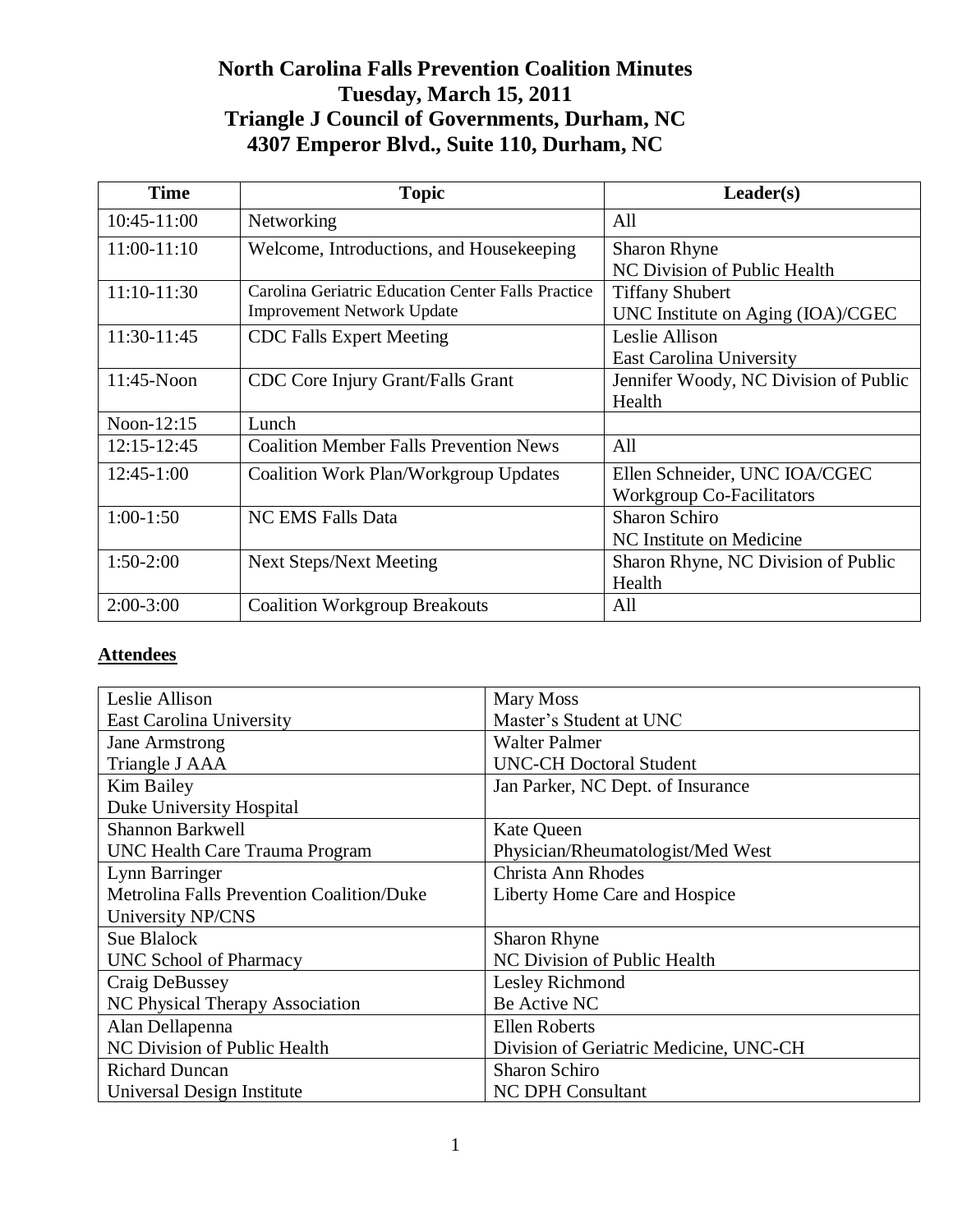| Pam Duncan, Wake Forest University                  | Ellen Schneider                                 |
|-----------------------------------------------------|-------------------------------------------------|
|                                                     | UNC Institute on Aging                          |
| <b>Audrey Edmisten</b>                              | Lori Schrodt (via phone)                        |
| NC Division of Aging and Adult Services             | <b>Western Carolina University</b>              |
|                                                     | Vicki Seals                                     |
| Sandra Jean Evans                                   | Geriatric CNS, Student Duke University          |
| Duke Raleigh Hospital Wellness Center               |                                                 |
| Phillip Griffin                                     | Tiffany Shubert, UNC Institute on Aging         |
| The Hearing Clinic, Inc.                            |                                                 |
| Dee Hatch                                           | Carol Siebert                                   |
| AARP                                                | North Carolina Occupational Therapy Association |
| Rebecca Hunter                                      | Rachelle Strachar, AARP                         |
| Center for Aging and Health, UNC-CH                 |                                                 |
| Jennifer Lanier                                     | <b>Nick Turkas</b>                              |
| <b>Pitt County Community Schools and Recreation</b> | <b>Arthritis Foundation</b>                     |
| Joyce Loebsack                                      | Mary Warren                                     |
| <b>Triangle Senior Services</b>                     | Triangle J Area Agency on Aging                 |
| Vicki Mercer                                        | Christina Weaver                                |
| Allied Health Sciences at UNC Chapel Hill           | <b>Moses Cone</b>                               |
| <b>Brenda Moore</b>                                 | Jennifer Woody                                  |
| Liberty Home Car and Hospice                        | NC Division of Public Health                    |
| Cindy Morgan                                        |                                                 |
| Association for Home & Hospice Care of NC           |                                                 |

#### **Welcome, Introductions and Housekeeping**

The meeting was called to order by Sharon Rhyne, NC Division of Public Health. Sharon reported that the growing public health issue of falls was listed as a priority objective for the first time in three major statewide plans: Healthy North Carolina 2020: A Better State of [Health](http://publichealth.nc.gov/hnc2020/index.htm) (page 12), the [NC Institute of Medicine Prevention Action Plan](http://www.nciom.org/wp-content/uploads/NCIOM/projects/prevention/finalreport/PreventionReport-July2010.pdf) (page 208), and the [2011-2015 NC State Aging Services Plan](http://www.ncdhhs.gov/aging/stplan/NC_Aging_Services_Plan_2011-2015.pdf) (page 24). All three of these plans help to set statewide policy objectives and actions to move forward in the identified priority areas. Falls prevention was also featured in a recent issue of the [North Carolina Medical Journal.](https://www.shutterfly.com/account/psw_sending_link.jsp?email=eschneider@nc.rr.com) IOA Scientists Tiffany Shubert and Ellen Schneider wrote an article on "Addressing the Escalating Public Health Issue of Falls" and Sharon Rhyne co-authored an article with Ellen Schneider on "The North Carolina Falls Prevention Coalition."

Our grant from the NC Department of Insurance that pays for our lunches at Coalition meetings will run out of funds soon. We sincerely thank the Department of Insurance for its support. If organizations are interested in sponsoring lunch at a meeting, please contact Ellen Schneider [\(eschneider@schsr.unc.edu\)](mailto:eschneider@schsr.unc.edu). Be Active NC has graciously offered to sponsor lunch for our June meeting.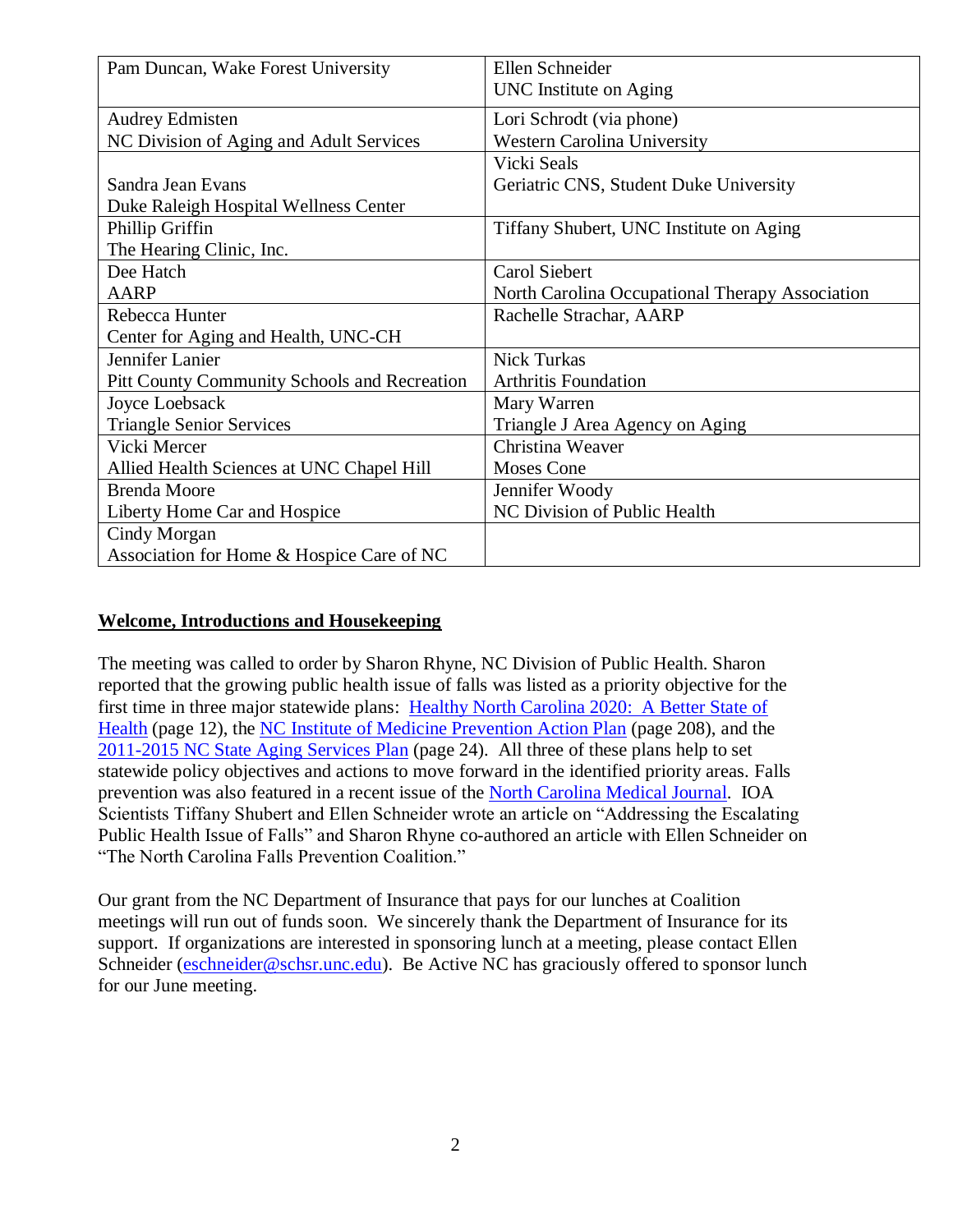#### **Carolina Geriatric Education Center Falls Practice Improvement Network Update**

Tiffany Shubert, UNC Institute on Aging, reported that the Carolina Geriatric Education Center is collaborating with most of the Area Health Education Centers (AHECs) in the state to conduct various aspects of falls education and training. Results to date show positive practice change.

The Greensboro AHEC is creating falls training videos. These videos will be available online, and there will be a manual to accompany the videos. Area L AHEC will be converting the National Council on Aging/PHI CNA training to an online version. Last fall, the Mountain AHEC trained community providers to screen older adults for falls and is now taking the content and converting it to online training that will take place in conjunction with face-to-face training.

### **CDC Falls Expert Meeting**

Leslie Allison, East Carolina University, attended a falls experts meeting held at the CDC in Atlanta on December 14-15. Tiffany also attended. Sectors represented at the meeting included health care (physicians, OT, PT, exercise specialists, etc.), government (aging, health, safety), and non-government agencies (aging, health, safety). Outcomes from the meeting will be used to help share national direction around falls prevention. For additional details, see the CDC meeting report (sent with the minutes).

### **CDC Core Injury Grant/Falls Grant**

Beginning in 2011, the CDC will be funding state public health department core injury prevention programs via new 5 year grants. Approximately 18-25 states will be funded in this cycle (previously, 30 states were funded); North Carolina applied for the grant, and is hoping to be one of the awardees.

The CDC is also offering falls prevention grants to three states. The three states chosen for the falls grant must first receive the core injury prevention grant to be eligible for the falls grant. North Carolina submitted a proposal for the falls grant to fund Otago and Stepping On in the western part of the state; the three programs that were eligible for funding included Otago, Stepping On, and Tai Chi: Moving for Better Balance. We will be notified if we won the grants in April or May.

### **Coalition Member Falls Prevention News**

Members shared falls prevention news from their organizations. A few highlights:

- Dick Duncan, Universal Design Institute, is giving presentations to builders, remodelers, realtors, and others on home design, marketing and sales techniques, and myths. He would like to partner with others who may be interested in collaborating in that effort.
- Philip Griffin, The Hearing Clinic, Inc., is hoping to offer Paul Lamb's version of Tai Chi.